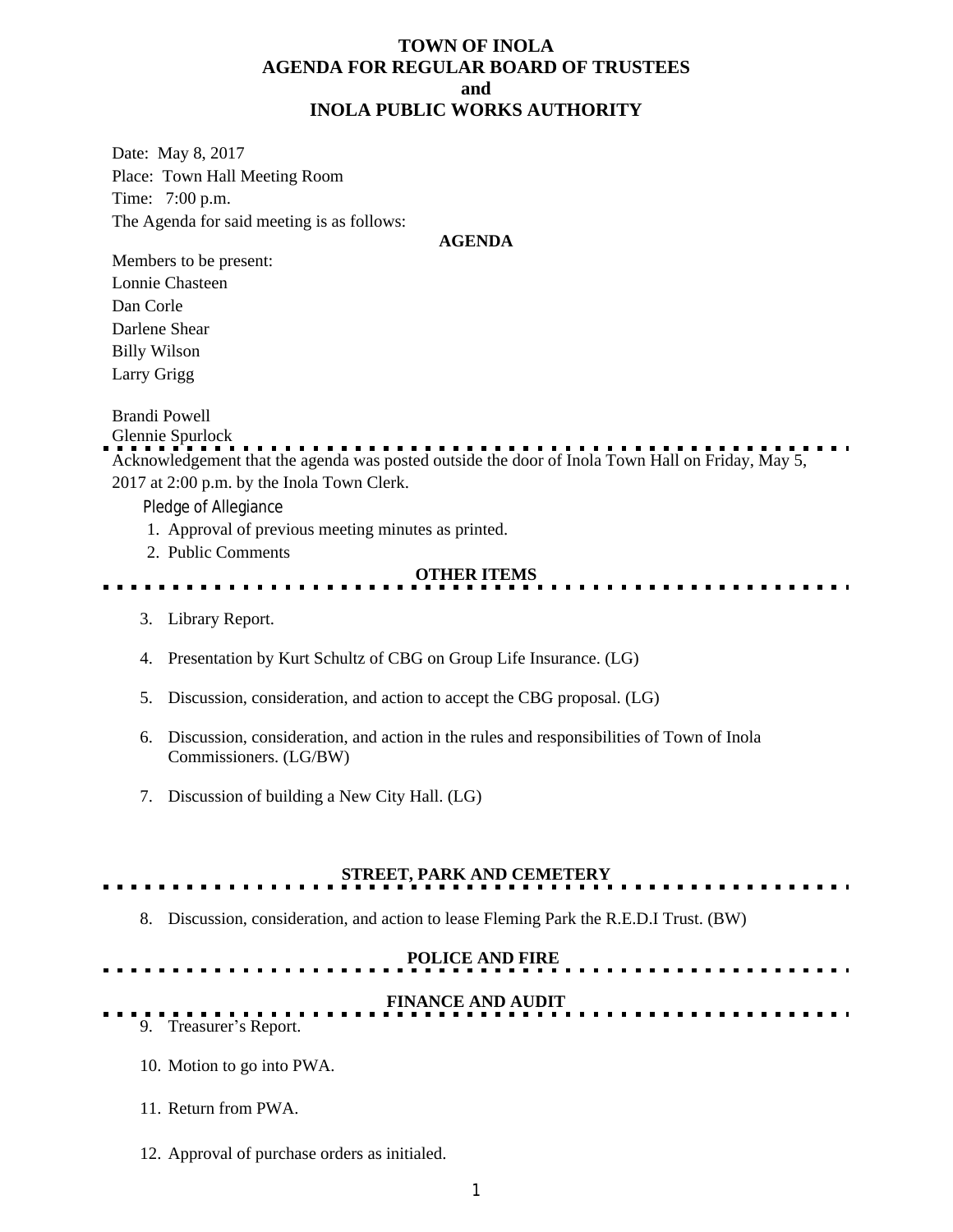$\blacksquare$ 

# **MAYOR'S COMMENTS**

٥. . . .

13. Motion to adjourn.